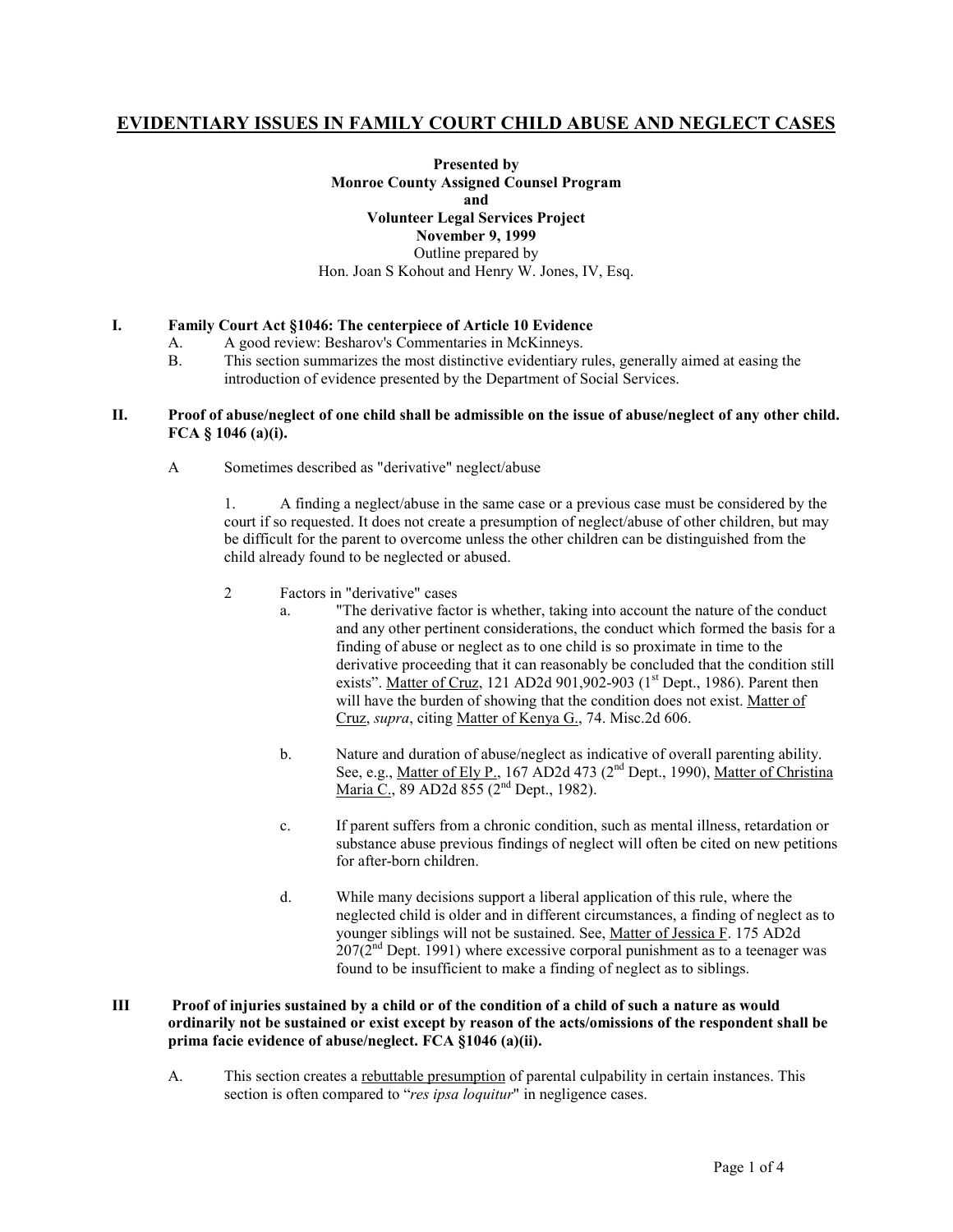- B. The burden of proof is nor shifted by the statute and there is no legal requirement that the respondent present a defense. Matter of Philip M. 82 NY2d 238, 244 (1993); Matter of Nancy B.,  $207$  AD2d 956 (4<sup>th</sup> Dept., 1994).
	- 1. In Philip M., the Court of Appeals suggests that a respondent may attempt to overcome the presumption by establishing that the child was not in her care when injured, that the injury could have reasonably occurred accidentally without acts or omissions by the respondent or counter the proof that the child had the condition/injury in question. Matter of Philip M. at 244.
- C. Examples:
	- 1. Unexplained sexually transmitted disease. Matter of Tania J., 147 AD2nd 252, 259(1st Dept. 1989).
	- 2. Diastatic fracture of the skull and a bilateral subdural hematoma that inconsistent with mother's explanation of a fall from a bed. Matter of Marcus S., 123 AD 2d 703 (2<sup>nd</sup> Dept. 1986).
	- 3 A series or pattern of injuries may rise to the level of neglect even if the parent provides explanations. See, Matter of Briana R., 236 AD 830 (4<sup>th</sup> Dept. 1997); Matter of Cerda, 114 AD2d 795 (1<sup>st</sup> Dept. 1985).
- D. Expert testimony not required to establish prima facie case, but should be used where lay testimony would not be adequate, or where injuries appear to be those associated with typical childhood activity. See, Matter of Raymond C., 151 AD2d 388 (1<sup>st</sup> Dept. 1989); Matter of Christine F., 127 AD2d 990 (4<sup>th</sup> Dept. 1987); Matter of Eric G., 99 AD2d 835 ( $2<sup>nd</sup>$  Dept. 1984).
	- 1. The court, however, may elect not to accept the expert's opinion. See, Matter of Christine F., 127 AD2d 990 (4<sup>th</sup> Dept. 1987) where neglect dismissed based on fracture of the child's left femur and the expert testified that "he could not conceive how the fracture could have occurred accidentally."
- **IV. Proof that a person repeatedly misuses a drug(s)/alcohol to the extent that it has or would have the effect of producing a substantial state of stupor or substantial impairment of judgment or a substantial manifestation of irrationality shall be prima facie proof of neglect except where the respondent is voluntarily and regularly in treatment. FCA §1046 (a) (iii).**
	- A. Positive toxicology report showing drugs in the blood of a newborn alone is not sufficient for a finding of neglect. There must be additional evidence showing physical impairment of the child or imminent danger of impairment. Matter of Denise J., 87 NY2d 73 (1995).
	- B. Fact that the parent never had custody of the child or that the child was removed at birth may not avoid a neglect finding. See, Matter of Milland, 146 Misc. 2nd 1 (NY County, Family Court, 1989) which involved a child with special needs as a result of fetal alcohol syndrome.
- **V. Any writing, record or photograph relating to abuse/neglect maintained by any hospital or any other public/private agency shall be admissible as long as it is certified by the head of the agency/hospital or a designated person . FCA §1046 (a) (iv).**
	- A. Since most privileges are waived in neglect/abuse cases, FCA §1046 (a)(vii), confidentiality is generally not an issue (Sec, VIII below)
		- 1 Exceptions: mental health and substance abuse records are still protected, but may be released by the court on motion if need is demonstrated. Mental Hygiene Law §33.13; 42 USC §290ee-3; 42 CFR §2.1(b) (2) (c) and 2.13 (a).
		- 2. Substance abuse records are especially sensitive and required specific findings by the court to overcome the need for confidentiality with an eye toward limiting disclosure. An order may be made only if the information requested is not available from any other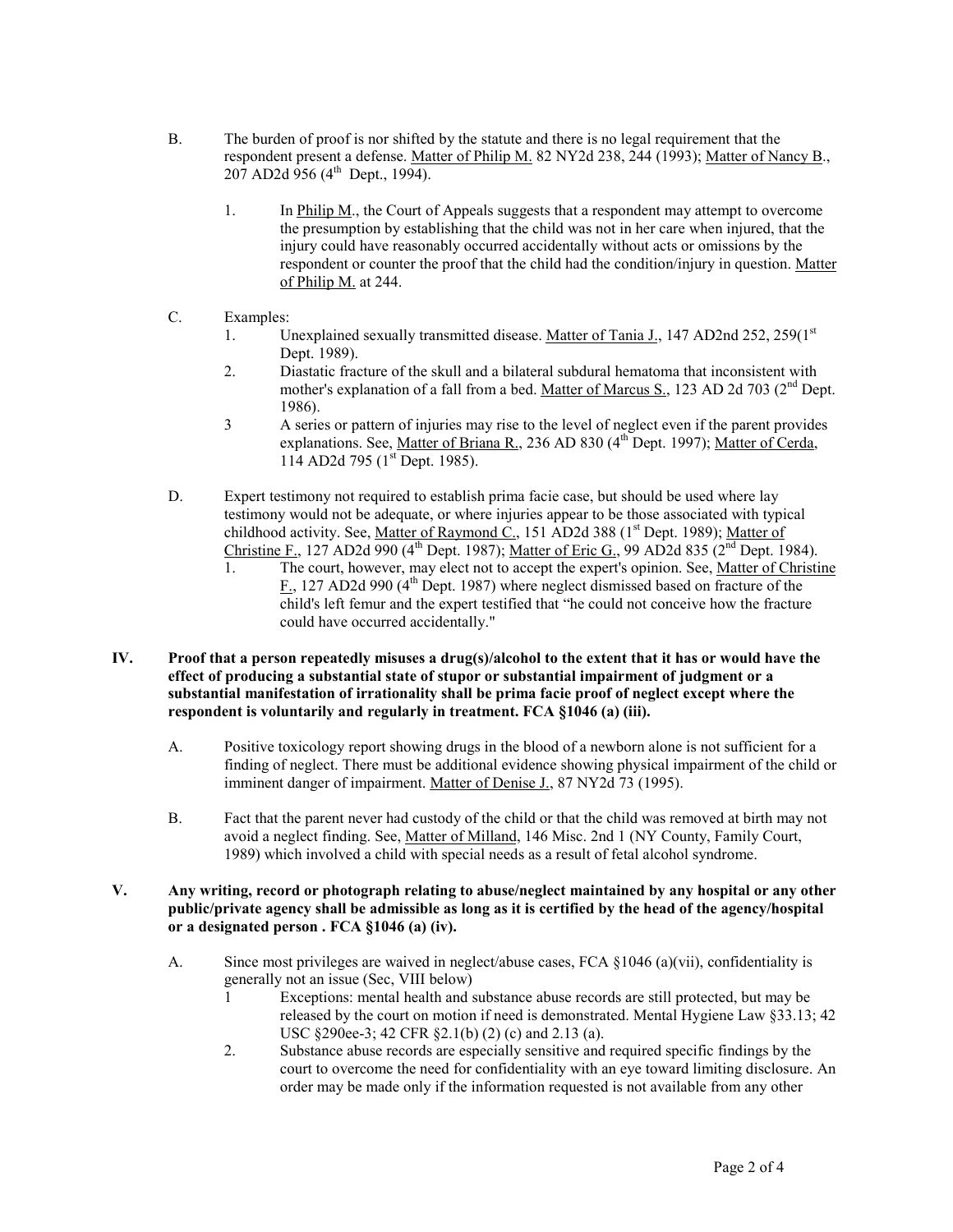source and the public interest outweighs the potential injury to the patient and the patientphysician relationship and the facility. 42 CFR §2.64(d).

- B. This section does not apply to records of private physicians, who are not employed by an agency or hospital. In those cases, the business record provisions of CPLR §4518 would apply.
- C. Best practice is to submit voluminous records to opponent(s) in advance. See, Matter of Leon RR., 48 NY2d 117 (1979) which addressed admissibility of a large Social Services Agency file.
- D. Entries in the records may be objectionable if they are not made in the ordinary course of business, the writer was not under a business duty to keep the records or the information recorded was provided by a person who had no business duty to impart it. Matter of Leon RR, 48 NY 2d 117,122-123*; see also*, Dept. of Soc. Services v. Waleska M., 195 AD2d 507 (2nd Dept 1993).
- E. Maker's lack of personal knowledge affects weight but not admissibility. FCA §1046 (a)(iv).
- F. Expert opinions appearing in the records are admissible even in the absence of a description of the basis for the opinions or the expert's qualifications. Matter of Harvey U., 116 AD2d 351 ( $3<sup>rd</sup>$  Dept. 1986).

## **VI Reports filed with the statewide central register of child abuse/maltreatment by a mandated reporter under Social Services Law §413 are admissible. FCA §1046 (a) (v).**

A. Generally these reports are submitted for the fact that they were made, not the truth they contain. If the report is being offered as proof that its contents are true, it may be subject to redaction.

## **VII. Previous statements by the child relating to the alleged abuse/neglect shall be admissible but if uncorroborated shall not be sufficient to make a finding of abuse/neglect. Corroboration may consist of any other evidence tending to support the reliability of the statement. FCA §1046 (a)(vi).**

- A. Child's hearsay statements may also be admissible if they are otherwise exceptions to the hearsay rule.
	- 1. See eg., Matter of Lydia K., 112 AD2d 306 (2nd Dept. 1985), *aff'd*., 67 NY2d 681(1986) [spontaneous utterance]
	- 2. No independent showing needed, as in criminal cases, that child would otherwise be competent to testify. *c.f.*, People v. Sullivan, 117 AD2d 476 (3<sup>rd</sup> Dept. 1986), Matter of Carol Ann D., 195 AD2d 460 (2<sup>nd</sup> Dept. 1993).
- B. Corroboration may be provided by:
	- 1. Child's unsworn *in camera* testimony, if materially consistent without-of-court statements and subject to cross-examination. Matter of Christina F., 74 NY2d 532 (1989).
		- a. *Note*: Fourth Dept. has held that child's *in camera* testimony needs no corroboration. Matter of Vanessa R., 148 AD2d 989 (4<sup>th</sup> Dept. 1989).
	- 2. Admission of respondent. Matter of Sandra S., 195 AD2d 1070 (4<sup>th</sup> Dept. 1993). a . Admission need not conclusively establish sexual abuse to be corroborative.
		- Matter of Karen BB., 216 AD2d 754, 755 (3<sup>rd</sup> Dept. 1995).
		- b. Admission which is later recanted may provide corroboration. Matter of Margaret W., 83 AD2d 557 (2nd Dept. 1981), *lv. denied*, 54 NY2d 609.
	- 3 Cross-corroboration by hearsay statements of other children.. Matter of Frances Charles W., 71 NY2d 112,124 (1988). Matter of Cindy J.J., 105 AD2d 189 (3<sup>rd</sup> Dept. 1984).
	- 4. Proof of the respondent's abuse of another child. FCA §1046(a) (1).